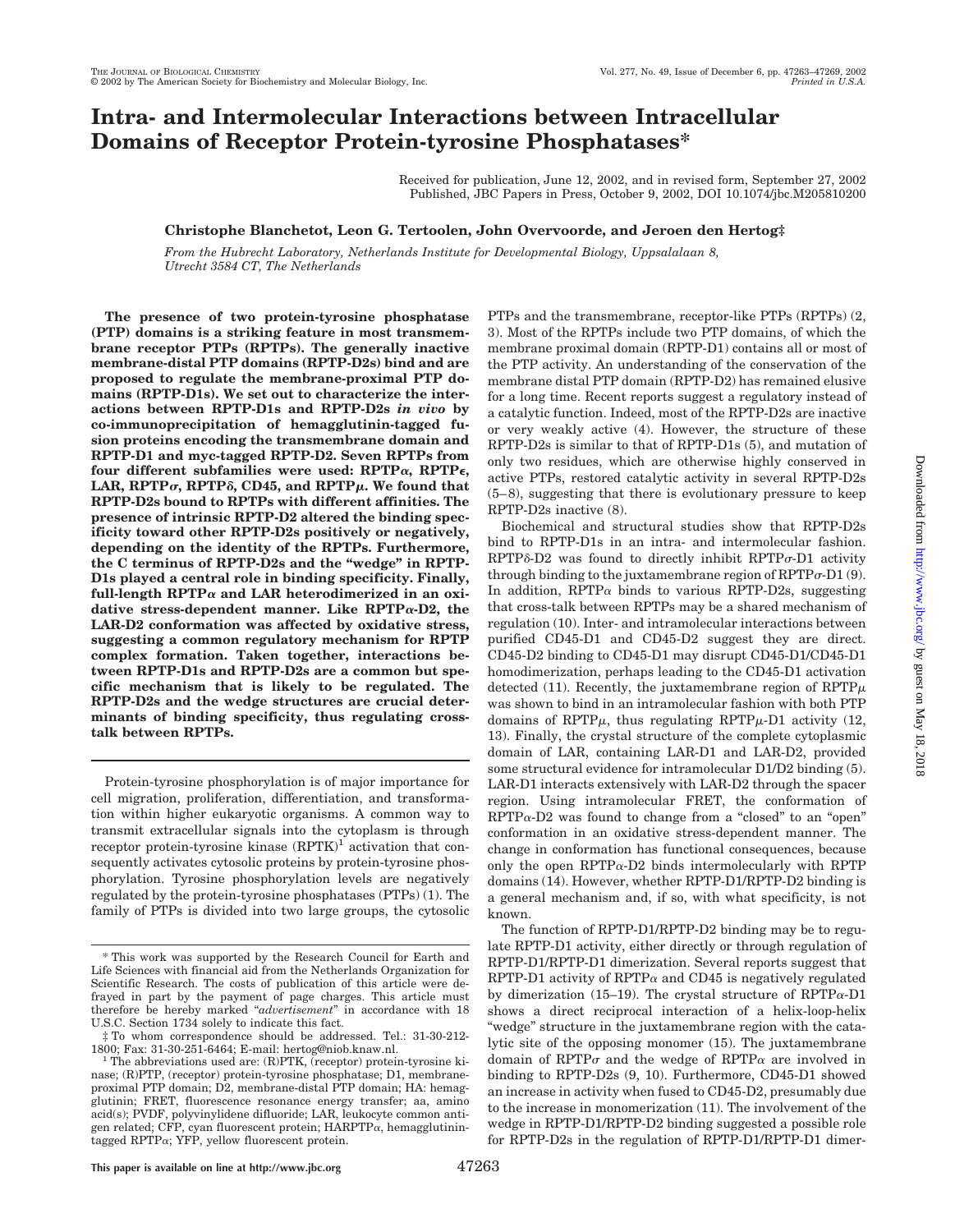ization (10) or in direct regulation of the catalytic activity  $(9, 11)$ .

Like RPTKs, RPTPs may form heterodimers *in vivo*. Studies on the Erb family of RPTKs showed that heterodimerization induced specific downstream events different than the ones induced by homodimerization (20, 21). To get basic insight into the relationship between RPTPs, we set out to identify binding between various RPTPs, including RPTP $\alpha$ , RPTP $\epsilon$ , LAR,  $RPTP\delta$ ,  $RPTP\sigma$ ,  $RPTP\mu$ , and CD45, and their  $RPTP-D2s$  *in vivo*. We found that specific RPTP-D1/RPTP-D2 interactions were favored. The presence of intrinsic RPTP-D2 affected the binding specificity. Furthermore, we found that the C-terminal sequence, at least in RPTP $\delta$ -D2, and the wedge in RPTP $\alpha$  were critical to direct RPTP $\delta$ -D2 binding specificity suggesting multiple sites of interaction. Finally, we also show heterodimerization between full-length  $RPTP\alpha$  and LAR in an oxidative stressdependent manner. Taken together, we show that binding of RPTPs to RPTP-D2s are common but specific and that RPTP-D2s contain all the features necessary to drive the specificity of RPTP dimerization. Furthermore, our results suggest a specific mechanism of cross-talk between RPTPs.

#### EXPERIMENTAL PROCEDURES

*Constructs—*The transmembrane and first domain of different RPTPs were amplified by PCR using as template either mouse brain cDNA for RPTP $\sigma$ , RPTP $\delta$ , and CD45 or cloned cDNA for HARPTP $\alpha$  (22), hLAR (gift of Wiljan Hendriks), hRPTP $\mu$  (gift of Wouter Moolenaar), and mRPTP $\epsilon$  (gift of Ari Elson). PCR products were cloned into PSG5-13 to make HA-tagged fusion proteins as indicated in Fig. 1*A*. The following extracellular domains were cloned: the full extracellular domain of mRPTP $\alpha$  (amino acids (aa) 1–516, numbering according to Sap *et al.* (23)) and mRPTP $\epsilon$  (aa 20–419, accession number P49446); the sequence from the cleavage site onward from hLAR (aa 1173–1610, accession number Y00815), mRPTP $\sigma$  (aa 1176–1617, accession number D28530), and mRPTP $\delta$  (aa 568-1005, accession number D13903); hRPTP $\mu$  (aa 720–1179, accession number X58288) and mCD45 (aa 805–1152, accession number P06800) without an extracellular domain. PCR products encompassing different RPTP-D2s were cloned in pCS2+MT to make myc-tagged fusion protein, for the following RPTPs:  $mRPTP\alpha$  (aa 537–793),  $mRPTP\epsilon$  (aa 456–717), hLAR (aa 1642–1897), mRPTP $\sigma$  (aa 1648–1904), mRPTP $\delta$  (aa 1037–1292), hRPTP $\mu$  (aa 1200– 1452), and mCD45 (aa 805-1152). For RPTPô-D2fs a frameshift was introduced by a single base insertion at residue 1257 by site-directed mutagenesis and verified by sequencing.

*Cell Cultures and Transfections—*293 cells were routinely grown in DF medium (a 1:1 mixture of Dulbecco's modified Eagle's medium and Ham's F12 medium) supplemented with 7.5% fetal calf serum. Cells were transfected using the standard calcium-phosphate precipitation method. Briefly, 10-cm dishes were transfected with a total of 20  $\mu$ g of DNA. The next day, the medium was refreshed and left for another 16 h before harvesting (22).

*Immunoprecipitation and Immunoblotting—*Sub-confluent transfected cells were washed twice with ice-cold phosphate-buffered saline, and lysed with cell lysis buffer, CLB (50 mM HEPES, pH 7.4, 150 mM NaCl, 1 mm MgCl<sub>2</sub>, 10% glycerol, 1% Triton X-100, and protease inhibitors, including benzamidine, aprotinin, and leupeptin) for 20 min on ice, harvested, and centrifuged at  $14,000 \times g$  for 15 min to remove the insoluble fraction. The supernatant was added to 12CA5 antibodies coupled to Protein A-Sepharose. After 2 h of incubation at 4 °C, the beads were carefully washed  $4\times$  with HNTG buffer (20 mM HEPES, pH 7.4, 150 mM NaCl, 0.1% Triton X-100, 10% glycerol), mixed with  $2\times$ Laemmli buffer and loaded onto a 7.5% SDS-PAGE gel. The proteins were transferred to PVDF membrane using a semidry transfer system. After Coomassie Blue staining, the membrane was blocked for 1 h with 5% milk in TBS-Tween (50 mM Tris, pH 8.0, 150 mM NaCl, 0.05% Tween 20) at room temperature, incubated with the indicated first antibody (anti-HA, 12CA5; anti-myc 9E10 (Santa Cruz Biotechnology); anti-LAR (rabbit antibody raised against LAR-D2, gift of Wiljan Hendriks)), for 1.5 h, washed  $4\times$  with TBS-Tween, incubated with horseradish peroxidase-conjugated secondary antibody (anti-mouse or anti-rabbit, Transduction Laboratories) for 1 h, washed  $4\times$  with TBS-Tween, and developed using enhanced chemiluminescence (ECL).

*FRET Analysis—*CFP, YFP2.1 (24), and LAR-SpD2 (residues 1609– 1897) were amplified by PCR and cloned in-frame using restriction



FIG. 1. **Constructs used in this study.** *A*, representation of the constructs used to clone the juxtamembrane and the first domain (and in some cases both PTP domains) of RPTPs (see "Experimental Procedures"). RPTPs were fused at the *cloning site*, downstream of the signal sequence of RPTP $\alpha$ , required for targeting to the plasma membrane, and an HA tag. During the translational process, the signal sequence is cleaved at the *signal sequence cleavage site*, exposing the HA tag. *B*, schematic representation of the constructs engineered. HA-tagged RPTP-D1s or HA-tagged RPTP-D1D2s are represented at the *top*. Myctagged RPTP-D2s are represented in the *lower part*.

sites. The resulting construct (CFP-LAR-SpD2-YFP) was checked by sequencing. 293 HEK cells were cultured on glass coverslips and transfected with CFP-LAR-SpD2-YFP. FRET was measured according to a previous study (14). In short, single cells were excited at 430 nm (a suboptimal excitation of CFP at 430 nm was chosen to minimize direct excitation of YFP), and the emission spectrum was recorded.

#### RESULTS

*RPTP-D1s and RPTP-D2s—*We previously showed that  $RPTP\alpha$  was able to bind to multiple RPTP-D2s, including  $RPTP\alpha$ -D2, LAR-D2,  $RPTP\sigma$ -D2, and  $RPTP\delta$ -D2 with various affinities (10). Multiple sites are involved in RPTP interactions (see the introduction). To investigate the possible role of RPTP-D2s in RPTP (hetero)dimerization, we asked how different isolated RPTP-D2s bound to different RPTP-D1s. For this purpose we used RPTP $\alpha$ , RPTP $\epsilon$ , LAR, RPTP $\sigma$ , RPTP $\delta$ , RPTP $\mu$ , and CD45. All RPTP-D2s were myc-tagged and were equivalent, in that they all started at residues equivalent to  $RPTP\alpha$ residue 537 and did not contain the spacer region (region between D1 and D2) (Fig. 1*B*). The absence of the spacer region was crucial, because it released the RPTP-D2s from their inhibitory closed conformation and allowed interaction with RPTPs independently of stimulation (14). The differences in size between RPTP-D2s were due to small differences in size of the PTP domains as well as to small differences in the cloning procedures. The transmembrane domain and the first PTP domain (RPTP-D1) of RPTP $\alpha$ , RPTP $\epsilon$ , LAR, RPTP $\sigma$ , RPTP $\delta$ ,  $RPTP\mu$ , and CD45 were cloned in-frame with the signal sequence of  $RPTP\alpha$  and a HA tag. The signal sequence ensured membrane targeting but did not interfere with the protein, because it is cleaved off during processing of the fusion protein at the membrane, exposing the HA tag (Fig. 1*A*). Small extracellular domains were included (for RPTP $\alpha$  and RPTP $\epsilon$ ), whereas large extracellular domains from the other RPTPs were not included to avoid possible disturbance. For LAR,  $RPTP\sigma$ , and  $RPTP\delta$  whose ectodomain is cleaved, the sequence from the cleavage site onward was used (25). Similarly, constructs encoding the transmembrane and full intracellular domain (RPTP-D1D2) of RPTP $\alpha$ , RPTP $\epsilon$ , and LAR were cloned (Fig. 1*B*).

*Interaction between RPTP-D1s and RPTP-D2s—*Routinely, 293 cells were transiently co-transfected with HA-tagged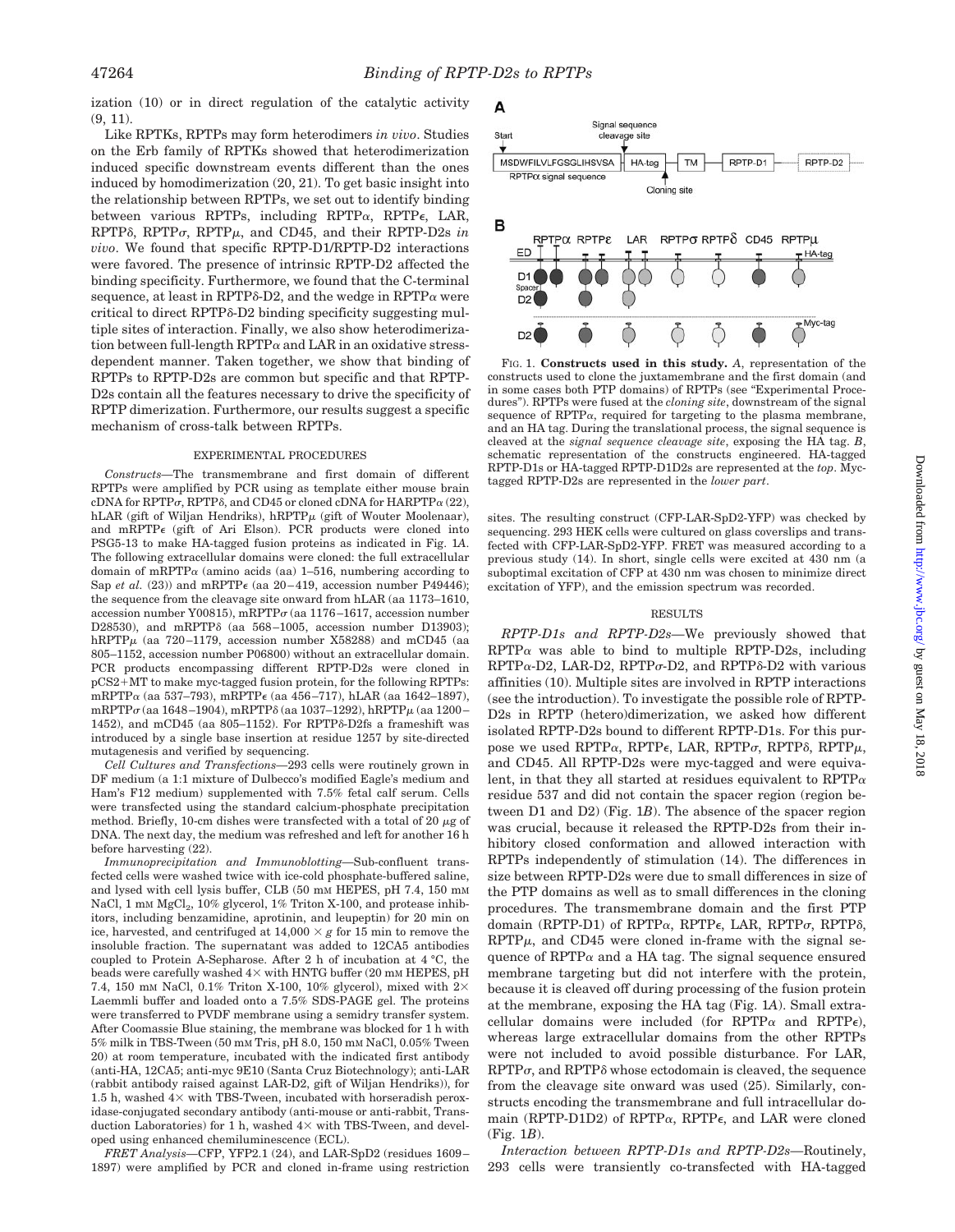

FIG. 2. **Specific binding between RPTP-D1s and RPTP-D2s.** *A*, 293 cells were co-transfected with RPTP $\alpha$  lacking its second domain  $(HARPTP\alpha-D1)$  and the myc-tagged second domains of the indicated RPTPs (MtRPTP-D2). After anti-HA immunoprecipitation, separation on SDS-PAGE, and transfer onto a PVDF membrane, the blot was probed with anti-Myc antibodies to test for co-immunoprecipitated MtRPTP-D2s (*top panel*) and with anti-HA antibodies for HARPTP $\alpha$ -D1 (*middle panel*). Expression of the myc-tagged RPTP-D2s was monitored in the *lower panel*. *B*, HALAR-D1D2 was co-transfected with different RPTP-D2s (similar as in *A*). After anti-HA immunoprecipitation, the blot was probed as indicated. *C*, a subset of myc-tagged RPTP-D2s (MtRPTP-D2) was co-transfected in 293 cells with  $HARPTP\mu$ -D1 or HACD45-D1 as indicated. After anti-HA immunoprecipitation, the blot was probed with anti-Myc antibodies to test for co-immunoprecipitated MtRPTP-D2s (*top panel*) and for HARPTP-D1s using anti-HA antibodies (*middle panel*); *arrowheads*. Expression of the Myc-tagged RPTP-D2s was monitored in the *lower panel*. *I.P.*, immunoprecipitation; *WCL*, whole cell lysate.

RPTP-D1 constructs together with the panel of myc-tagged RPTP-D2s to detect differences in affinities. The HA tag was used for immunoprecipitation, and co-immunoprecipitated myc-tagged RPTP-D2s were detected. Typical results of a coimmunoprecipitation assay are depicted in Fig. 2. Note that an intrinsic difficulty of such an *in vivo* approach is to reach equivalent protein expression. Therefore, the expression levels were monitored to allow for corrections.  $RPTP\alpha-D1$  bound all RPTP-D2s tested, although with different affinities (Fig. 2*A*).  $RPTP\epsilon-D2$  and  $RPTP\delta-D2$  bound with higher affinity to  $RPTP\alpha-D1$ , relative to other RPTP-D2s. The differences in binding affinity were more extreme for LAR-D1D2 (Fig. 2*B*).

RPTP<sub>8</sub>-D<sub>2</sub> bound strongly to LAR-D1D<sub>2</sub>, as did RPTP<sub>6</sub>-D<sub>2</sub>, whereas CD45-D2 and LAR-D2 bound only weakly. Furthermore,  $RPTP\mu$ -D1 and CD45-D1 bound efficiently to  $RPTP\epsilon$ -D2 and RPTP $\sigma$ -D2, although RPTP $\mu$ -D1 was not always equally expressed (Fig. 2*C*). Binding to other RPTP-D2s was observed as well (*e.g.* RPTP $\alpha$ -D2, Fig. 2*C*), but the relatively low expression of the HA-tagged constructs made it difficult to detect. It is noteworthy that RPTP $\sigma$ -D1 bound to RPTP $\sigma$ -D2 (and RPTP $\epsilon$ -D2, Table I) but not to RPTP $\delta$ -D2, contrary to results from Wallace *et al.* (9). Several reasons may explain these apparent differences: we used (i) membrane-localized RPTP-D1s that (ii) did not contain the spacer region (region between RPTP-D1 and RPTP-D2). Because the spacer region is involved in the stabilization and regulation of the intramolecular structure, this region may be of particular importance in the differences observed. In conclusion, we developed a system that can be used routinely for the detection of the *in vivo* interaction of RPTP-D1s with RPTP-D2s and show that RPTP-D1 binding to RPTP-D2s may be a common (but specific) mechanism within the RPTP family.

*Effect of Endogenous D2 on Binding to Other RPTP-D2s—*We further investigated the binding of RPTP-D2s to the full intracellular domain of RPTP $\alpha$ , RPTP $\epsilon$ , and LAR. For most RPTP-D2s the binding pattern to the full intracellular domain (RPTP-D1D2) was similar to that of binding to RPTP-D1. Significant differences were found for LAR and RPTP $\epsilon$  binding to  $RPTP\delta-D2$  and  $RPTP\sigma-D2$ . Although full-length  $RPTP\epsilon$  $(RPTP\epsilon\text{-}D1D2)$  bound  $RPTP\sigma\text{-}D2$  relatively well and RPTPô-D2 more weakly, RPTP $\epsilon$ -D1 bound more efficiently to RPTPδ-D2 than RPTPσ-D2 (Fig. 3A and Table I). The opposite effect was found with LAR. LAR-D1D2 bound preferentially to RPTP $\delta$ -D2, whereas LAR-D1 bound preferentially to  $\mathrm{RPTP}\sigma\text{-}\mathrm{D2}$  (Fig. 3*B* and Table I). As a control,  $\mathrm{RPTP}\epsilon\text{-}\mathrm{D2}$  always bound strongly to LAR-D1D2 and LAR-D1 (Fig. 3*B*). The same was true for RPTP $\epsilon$  binding to RPTP $\epsilon$ -D2 (Table I). This suggests that the presence of intrinsic D2 alters binding to some but not all RPTP-D2s. Whether the effect is positive or negative depends on the identity of the RPTPs.

*A Matrix of Interactions between RPTP-D1s and RPTP-D2s—*We repeated the co-immunoprecipitation experiments several times for each RPTP, leading to a good understanding of the interactions between RPTP-D1s (or RPTP-D1D2) and RPTP-D2s. The results presented in Table I were derived from the comparison of binding of RPTP-D2s to one HA-tagged RPTP at a time. However, because of the high number of variables, these data should be used qualitatively rather than quantitatively. We did not attempt to compare binding of one RPTP-D2 to all HA-tagged constructs because of the variation in HA-tagged protein expression and their pattern after immunoblotting (some proteins are single sharp bands, whereas some are more or less diffuse). Furthermore, each experiment was done separately, making comparison between blots impossible. Therefore, the data in the rows in Table I may be compared directly, whereas the data inside a column cannot be compared directly. However, patterns in rows may be compared with each other.

All RPTP-D2s tested interacted with multiple RPTP-D1s.  $RPTP\epsilon$ -D2 and  $RPTP\sigma$ -D2 always bound relatively well to all RPTP-D1s tested. RPTP $\delta$ -D2 bound either strongly (to RPTP $\alpha$ ,  $RPTP\epsilon$ , or LAR-D1D2) or not at all (to the other RPTPs).  $RPTP\alpha-D2$  and  $RPTP\mu-D2$  bound with relatively similar but weak affinity to all RPTP-D1s tested. LAR-D2 and CD45-D2 also have a similar binding pattern and bound weakly to some but not to other RPTPs. In conclusion, our results suggest that RPTP-D2s have different patterns of binding to RPTP-D1s with different affinities. Taken together, our results support the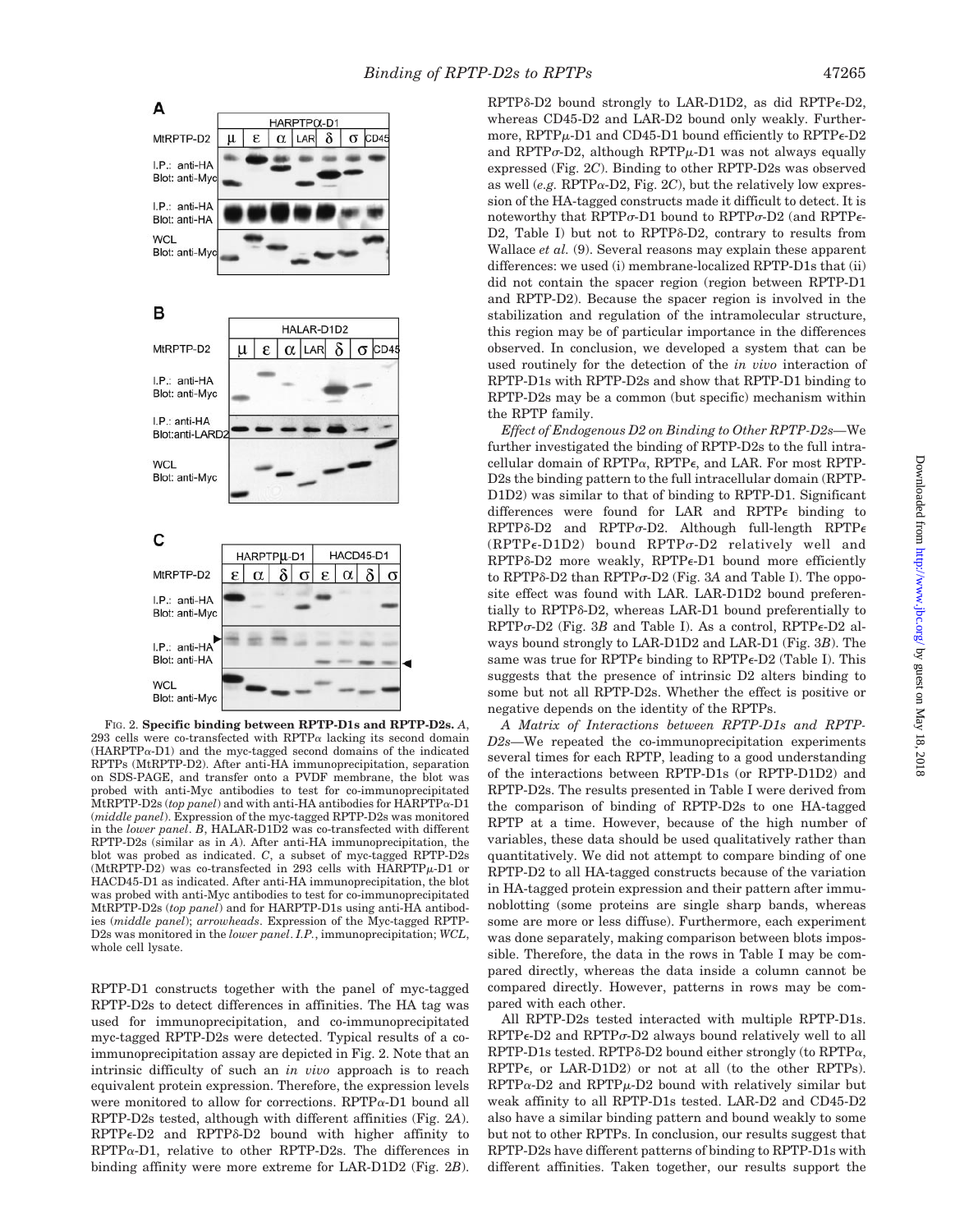### 47266 *Binding of RPTP-D2s to RPTPs*

### TABLE I

#### *A matrix of interactions between RPTP-D1s and RPTP-D2s*

293 cells were transiently cotransfected with HA-tagged RPTP (HA tag) constructs together with a panel of Myc-tagged RPTP-D2s as indicated (see Fig. 1). After anti-HA co-immunoprecipitation, the co-immunoprecipitated Myc-tagged RPTP-D2s were detected by immunoblotting. The interactions in the *same row* were scored relative to each other from not detectable  $(-)$ , weak  $(+/-)$ , and strong to very strong (gradually from  $+$  $\text{to } ++$ ). The table depicted is the result of multiple independent experiments  $(n)$  as indicated. Because expression of the different constructs was variable, only results within experiments should be compared. Therefore, the data in the *rows* in this table may be compared directly, whereas the data in the *columns* should not be compared directly. However, patterns in *rows* may be compared to each other.

|                     |      | Myc-tagged RPTP-D2s |                   |       |                          |                       |           |          |  |
|---------------------|------|---------------------|-------------------|-------|--------------------------|-----------------------|-----------|----------|--|
| HA tag              |      | $RPTP\alpha$        | $RPTP\varepsilon$ | LAR   | $RPTP\delta$             | $\mathrm{RPTP}\sigma$ | $RPTP\mu$ | $CD45^b$ |  |
| $RPTP\alpha$        | D1   | $^+$                | $+++$             | $++$  | $+++$                    | $++$                  | $^{+}$    |          |  |
| $n = 4$             | D1D2 | $^+$                | $+++$             | $^+$  | $+++++$                  | $++$                  | +         |          |  |
| $RPTP\varepsilon$   | D1   | $++$                | $+++$             | $^+$  | $+++^a$                  | $++^a$                |           |          |  |
| $n = 4$             | D1D2 | $^+$                | $+++$             | $\pm$ | $+^{\alpha}$             | $++^a$                | $^{+}$    |          |  |
| LAR                 | D1   | $^+$                | $+++$             | $^+$  | $-a$                     | $+++^a$               | $++$      |          |  |
| $n = 3$             | D1D2 | $^+$                | $++$              | -     | $+++^a$                  | $++^a$                | $++$      | $+/-$    |  |
| RPTP $\delta n = 1$ | D1   |                     | $+++$             | $+/-$ | $\overline{\phantom{0}}$ | $+++$                 | $^{+}$    | $NT^c$   |  |
| $RPTP\sigma n = 3$  | D1   | $+/-$               | $+++$             |       |                          | $+++$                 | $++$      |          |  |
| $RPTP\mu n = 3$     | D1   | $\pm$               | $+++$             | —     | $-$                      | $+++$                 | $\pm$     | $+/-$    |  |
| CD45 $n = 2$        | D1   | $+/-$               | $+++$             |       |                          | $+++$                 | $+/-$     |          |  |

Note the differences in binding patterns of RPTP-D1s and RPTP-D1D2s to the highly homologous RPTP<sub>6</sub>-D2 and RPTP $\sigma$ -D2.

-D2. *<sup>b</sup>* MtCD45-D2 migrates very close to an occasional background band disturbing MtCD45-D2 detection. Binding is thus presumably

underestimated. *<sup>c</sup>* NT, Not tested.

A HARPTPE-D1D2 HARPTPE-D1  $\alpha$  LAR  $\sigma$  $\alpha$  LAR  $\sigma$ δ MtRPTP-D2  $\delta$ I.P.: anti-HA Blot: anti-My I.P.: anti-HA Blot: anti-HA **WCL** Blot: anti-M B HALAR-D1D2 **HALAR-D1** δ δ  $\sigma$ Ė.  $\sigma$ MtRPTP-D2 I.P.: anti-HA Blot: anti-Myc I.P.: anti-HA Blot: anti-HA **WCL** Blot: anti-Myc

FIG. 3. **Effect of intrinsic RPTP-D2 on binding to other RPTP-D2s.** A, 293 cells were co-transfected with HARPTP $\epsilon$  full intracellular domain (HARPTP $\epsilon$ -D1D2) or HARPTP $\epsilon$  lacking its second domain  $(HARPTP \epsilon-D1)$  and Myc-tagged RPTP-D2s  $(MtRPTP-D2)$  as indicated. After anti-HA immunoprecipitation, the blot was probed with anti-Myc antibodies to test for co-immunoprecipitated MtRPTP-D2s (*top panel*) and for HARPTPs using anti-HA antibodies (*middle panel*); *arrowheads*. Expression of the Myc-tagged RPTP-D2s was monitored in the *lower panel*. *B*, 293 cells were co-transfected with HALAR (HALAR-D1D2) or HALAR lacking its second domain (HALAR-D1) and Myctagged RPTP-D2s (MtRPTP-D2) as indicated. Immunoprecipitation and immunoblotting were as in *A*. HALARD1D2 or HALAR-D1 are indicated by *arrowheads*.

idea that RPTP-D1s and RPTP-D2s of different RPTPs interact with each other suggesting specific cross-talk between RPTPs.

*Specificity Determinants—*We investigated which residues in RPTP-D2s were likely to be involved in the difference in affinity observed. RPTP $\delta$ -D2 bound better to RPTP $\alpha$  than  $RPTP\alpha$ -D2 but also than  $RPTP\sigma$ -D2 and LAR-D2 despite their very high sequence homology (Fig. 2 and Ref. 10). Sequence



## C



FIG. 4. **Determinants of binding specificity.** *A*, 293 cells were transiently co-transfected with  $HARPTP\alpha-D1$  (or  $HARPTP\mu-D1$  in *B*,  $arrowheads)$  and myc-tagged RPTP-D2 of RPTP $\alpha$  ( $\alpha$ ), RPTP $\delta$  ( $\delta$ ), or mutant RPTP $\delta$  with a frameshift leading to replacement of the Cterminal sequence (*fs*). The HA-tagged proteins were immunoprecipitated using anti-HA antibody, and the blots were probed with anti-myc antibody (*top panel*) and anti-HA antibody (*middle panel*). Expression of the Myc-tagged-RPTP-D2s in the lysate was monitored (*bottom panel*). *C*, HARPTP $\alpha$  (WT), HARPTP $\alpha$  $\Delta$ 207–238 ( $\Delta$ 207–238), or HARPTP $\alpha$ D228A (*D228A*) were co-transfected with myc-tagged RPTP-D2s as indicated. Co-immunoprecipitation and immunoblotting was done as in *A*.

comparison of RPTP-D2s revealed one particular residue that was conserved between mRPTP $\delta$  and rRPTP $\delta$  (9) and that at the same time was highly divergent between other RPTPs: LAR, RPTP $\sigma$ , and RPTP $\alpha$  (data not shown). Thus, this residue,  $RPTP\delta-Met-1257$ , was a good candidate to explain the differences in affinity observed. Unfortunately, point mutation of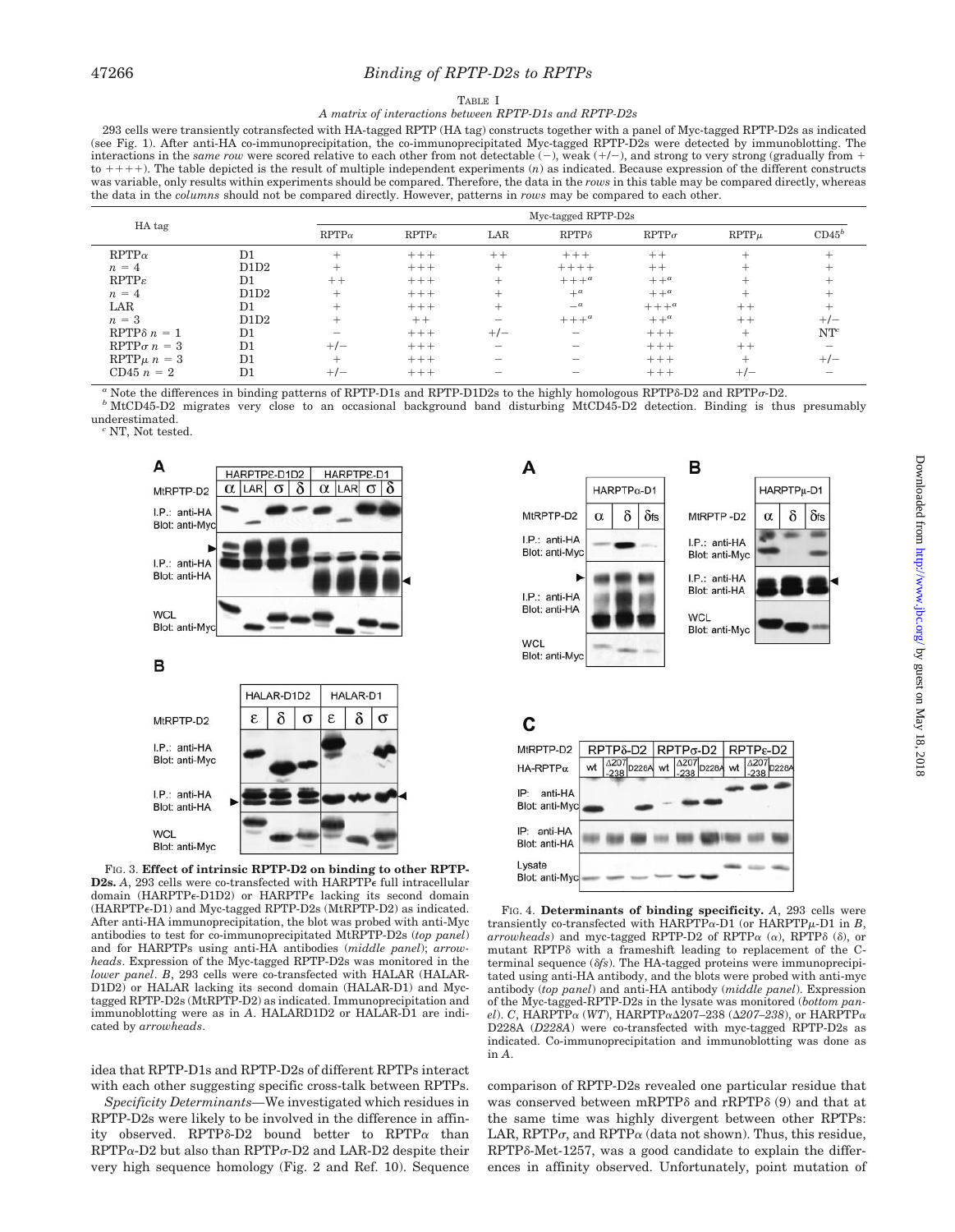TABLE II *Involvement of the C terminus in binding of RPTP-D2 to RPTPs* The interactions were scored as in Table I, from not detectable  $(-)$ , weak  $(+/-)$ , and strong to very strong (gradually from  $+$  to  $++$  +).

| HA tag       |      | Myc-tagged RPTP-D2s |              |                 |  |  |
|--------------|------|---------------------|--------------|-----------------|--|--|
|              |      | $RPTP\alpha$        | $RPTP\delta$ | $RPTP\delta fs$ |  |  |
| $RPTP\alpha$ | D1   |                     | $++ +$       |                 |  |  |
|              | D1D2 |                     | $+++++$      |                 |  |  |
| LAR          | D1   |                     |              |                 |  |  |
|              | D1D2 |                     | $+++$        |                 |  |  |
| $RPTP\mu$    | D1   | $+ +$               |              |                 |  |  |

 $RPTP\delta-Met-1257$  to Ser, the corresponding residue in  $RPTP\alpha$ , had no effect (data not shown). Introduction of a frameshift in  $RPTP\delta$  at Met-1257 by insertion of a single base led to replacement of the C-terminal 35 residues of RPTP $\delta$  ( $\alpha$ 6 in the LAR crystal structure (5)) by non-related sequence of similar length (RPTP $\delta$ -D2fs). After co-immunoprecipitation with HARPTP $\alpha$ , only RPTP $\delta$ -D2 bound very strongly to HARPTP $\alpha$ , whereas binding of the frameshift mutant RPTP $\delta$ -D2fs was significantly reduced to levels in the same order of magnitude as  $RPTP\alpha-D2$ (Fig. 4*A*). The frameshift mutation not only reduced but also enhanced binding to some RPTP-D1s. Although no interaction between  $RPTP\mu$ -D1 and  $RPTP\delta$ -D2 was detected,  $RPTP\mu$ -D1 bound efficiently to RPTP<sub>8</sub>-D<sub>2fs</sub> (Fig. 4*B*). Similarly, RPTP<sub>8</sub>-D<sub>2</sub> did not bind to LAR-D1, whereas RPTP<sub>8</sub>-D<sub>2fs</sub> did (Table II). In conclusion, these results show that the C terminus of RPTP $\delta$ -D2 affects binding of RPTP $\delta$ -D2 to RPTPs positively and negatively, and we conclude that the C terminus of RPTP-D2s is an important determinant of the specificity for RPTP-D1 and RPTP-D2 binding.

To get better insight into the function of RPTP-D2s binding to RPTP-D1, it is important to define the binding site within RPTP-D1. We previously showed that although the wedge structure of  $RPTP\alpha-D1$  is a binding site for  $RPTP-D2s$  in yeast two-hybrid and in glutathione *S*-transferase pull-down experiments (10), multiple sites of interactions exist *in vivo*. Indeed, deletion of the wedge of RPTP $\alpha$  ( $\Delta$ 204–235) does not prevent binding to most RPTP-D2s tested and even seems to favor  $RPTP-\epsilon D2$  and  $RPTP-\sigma D2$  binding (Fig. 4*C* and Ref. 10). In contrast, the same deletion abolished binding of RPTPô-D2 to  $RPTP\alpha$ . It is noteworthy that a point mutation in the wedge of  $RPTP\alpha$  (D228A) was not sufficient to affect RPTP $\delta$ -D2 binding. These results suggest that multiple binding sites exist between RPTP-D1 and RPTP-D2s and that some RPTP-D2 have different preferences for specific types of interactions.

*Inducible Heterodimerization of Full-length RPTPs—*Because there are multiple sites of interaction between RPTPs, it is necessary to study the RPTP domains separately to understand their binding specificity. However, it remained to be established whether heterodimerization occurs *in vivo* between (full-length) RPTPs. Although RPTP $\alpha$  dimers have been detected in living cells (26), we found that oxidative stress stimulation greatly increased co-immunoprecipitation of full-length  $RPTP\alpha$  (14). Oxidative stress induced a conformational change in RPTP $\alpha$  leading to stabilization of RPTP $\alpha$  dimers and to complete inactivation of  $RPTP\alpha$ . Reactive oxygen species are produced in response to many stimuli, and reactive oxygen species-mediated enhanced dimerization and inactivation of RPTPs may be an important regulatory mechanism for RPTPs. Therefore, we asked if heterodimerization between RPTPs might also be dependent on extracellular stimuli. LAR and HA-tagged RPTP $\alpha$  were transiently co-transfected in 293 cells, and binding was assessed by co-immunoprecipitation. Although no co-immunoprecipitation was detected in unstimulated cells, oxidative stress led to a large increase in  $RPTP\alpha/$ LAR heterodimers (Fig. 5). Binding was specific, because an



 $F$ IG. 5. **Inducible heterodimerization of RPTP** $\alpha$  and LAR, A, 293 cells were transiently co-transfected with  $HARPTP\alpha$  and LAR, treated (+) or not (-) with 1 mm  $H_2O_2$  for 5 min. After anti-HA immunoprecipitation, separation on SDS-PAGE, and transfer onto a PVDF membrane, co-immunoprecipitated LAR (*left*) and LAR present in the lysate (*right*) were detected on blot with anti-LAR-D2 antibody. Full-length LAR ( $\sim$ 200 kDa) and the cleaved form of LAR ( $\sim$ 80 kDa) are indicated with  $arrowless$ . The amount of  $HARPTP\alpha$  immunoprecipitated was monitored with anti-HA antibody (*bottom panel*).

increase in the amount of immunoprecipitated  $HARPTP\alpha$  also increased the amount of co-immunoprecipitated LAR (Fig. 5, compare *lanes 2* and *3*). Furthermore, mutation of the second catalytic site cysteine (the residue required for the oxidative stress-induced conformational change) in RPTP $\alpha$  largely reduced the formation of a stable interaction between  $\text{RPTP}\alpha$  and LAR (data not shown). These results show that full-length RPTPs can be induced to form heterodimers.

The requirement of oxidative stress may be explained by the "opening" of  $RPTP\alpha$  allowing intermolecular interactions with LAR. Whether similar changes in the conformation of LAR also occur is not known. We used fluorescence resonance energy transfer (FRET) to study the effect of oxidative stress on the conformation of LAR-SpD2 ("Sp" represents the presence of the spacer region, the region between RPTP-D1 and RPTP-D2, see Fig. 1). Reminiscent of what was found with  $RPTP\alpha$ -SpD2 (14), FRET was observed when a chimeric protein was engineered, CFP-LAR-SpD2-YFP, where CFP and YFP were fused (N- and C-terminally, respectively) to LAR-SpD2 (Fig. 6). This indicates that CFP and YFP are located very close to each other  $( $40-50$  Å) in the protein, consistent with the LAR crystal$ structure (5). The weaker FRET prior to stimulation observed within CFP-LAR-SpD2-YFP (ratio 520/480 nm is around 1.4, see Fig.  $6$ , *inset*) compared with CFP-RPTP $\alpha$ -SpD2-YFP (ratio 520/480 nm is  $\sim$ 2.5, see Ref. 14) might reflect a less optimal orientation of CFP toward YFP or less flexibility in the structure of RPTP $\alpha$ -SpD2. Oxidative stress reduced FRET (as detected by a reduction of the YFP emission and a concomitant increase in CFP emission due to the reduction in energy transfer from CFP to YFP) within CFP-LAR-SpD2-YFP (ratio 520/ 480 nm after  $H_2O_2$  was  $\sim$  1.2, which is similar to the value observed with CFP-RPTP $\alpha$ -SpD2-YFP after peroxide (14)), in-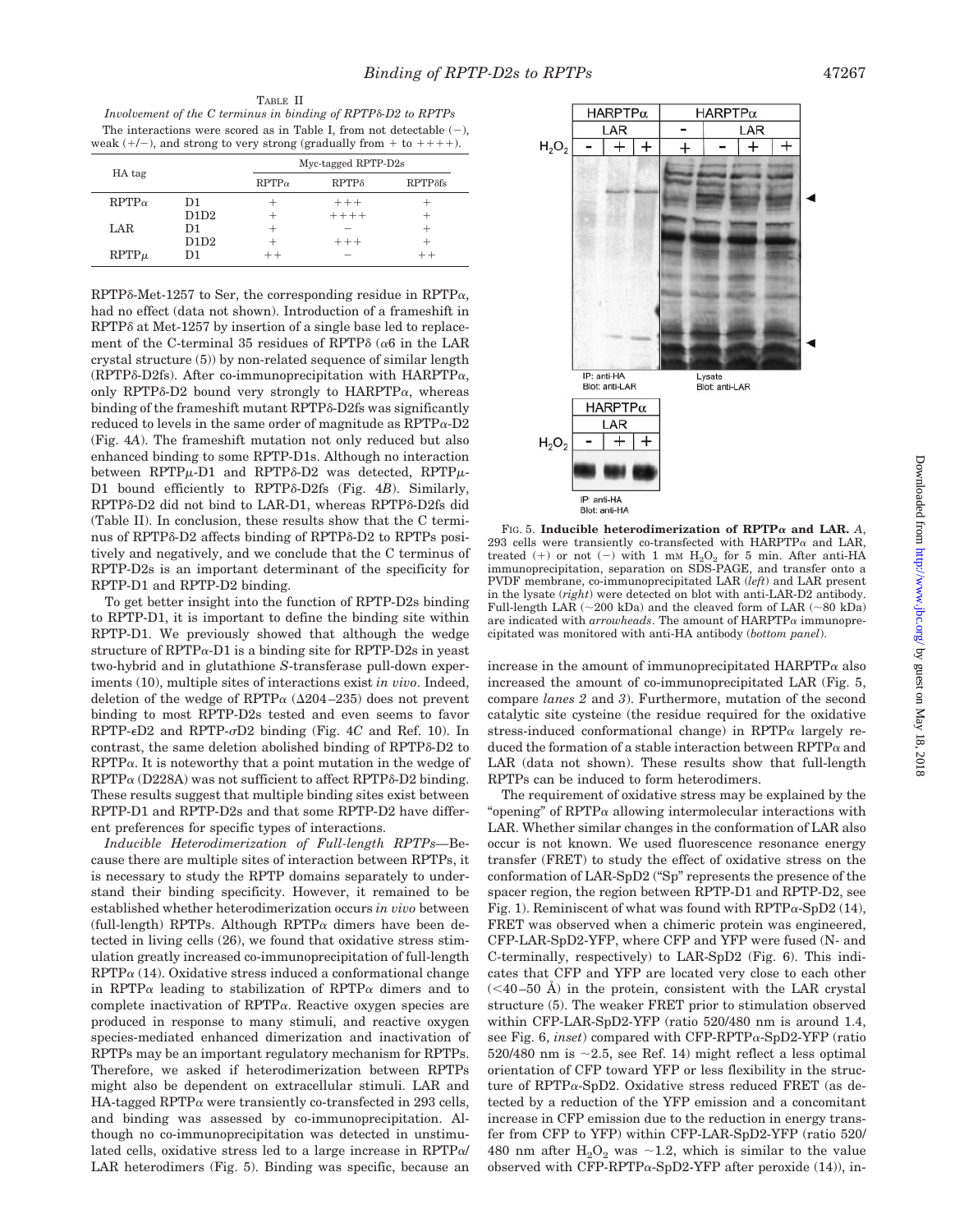



dicating that a conformational change also occurred within LAR-SpD2 (Fig. 6). Taken together, these results suggest that a conformational change in both RPTP $\alpha$  and LAR is involved in oxidative stress-induced heterodimerization of full-length  $RPTP\alpha$  and LAR.

#### DISCUSSION

Like RPTKs, RPTPs may be regulated by dimerization (27). Even though multiple regions may be involved in RPTP dimerization, an important component for dimerization is RPTP-D2.  $RPTP\delta$ -D2 binds to  $RPTP\sigma$ -D1 (9), different  $RPTP$ -D2s bind to  $RPTP\alpha$  (10), and CD45-D2 and  $RPTP\mu$ -D2 bind to their respective RPTP-D1s. Furthermore, the fact, that the so-called wedge structure, which interacts with the catalytic site of RPTP-D1 in the RPTP $\alpha$  dimer (15), also binds to RPTP-D2s (9, 10), suggests that RPTP-D2s may be involved in the regulation of dimerization (in *trans*) (10). Our results form the basis of a matrix of *in vivo* binding between RPTPs and RPTP-D2s. Such a matrix shows that all RPTP-D2s tested bound to membrane-localized RPTP-D1s but with different affinities. Apparently, four different patterns exist for RPTP/RPTP-D2 binding (Table I): 1)  $RPTP\epsilon$ -D2 and  $RPTP\sigma$ -D2 always bound relatively well to all  $RPTP-D1s$  tested; 2)  $RPTP\delta-D2$  bound either strongly (to  $RPTP\alpha$ ,  $RPTP\epsilon$ , or LAR-D1D2) or not at all (to the other RPTPs); 3) RPTP $\alpha$ -D2 and RPTP $\mu$ -D2 bound with relatively similar but weak affinity to all RPTP-D1s tested; and 4) LAR-D2 and CD45-D2 also have a similar binding pattern and bound weakly to some but not to other RPTPs. Very closely related RPTP-D2s have significantly different binding properties. RPTP $\epsilon$ -D2 bound strongly to all RPTP-D1s, whereas  $RPTP\alpha-D2$ , the closest homologue of  $RPTP\epsilon-D2$ , bound with much less affinity. Furthermore, LAR-D2, RPTP $\sigma$ -D2, and RPTP<sub>8</sub>-D<sub>2</sub> have very different binding affinities, while they all share very high sequence homology. LAR-D2 bound weakly but specifically to RPTPs. RPTP $\sigma$ -D2 bound strongly to all RPTPs tested, whereas RPTP $\delta$ -D2 bound strongly to some RPTPs, but not at all to others. Taken together, our results show that RPTP-D2s have all the characteristics for being at the base of the specificity of RPTP dimerization. Furthermore, our results show that accurate predictions of RPTP-D1/RPTP-D2 interactions based on sequence comparison is still not possible, putting emphasis on our experimental approach to unravel RPTP-D1/RPTP-D2 interactions and function.

The presence or absence of intrinsic RPTP-D2 affected the binding efficiency between the remaining RPTP-D1 and other RPTP-D2s. For instance, LAR-D1D2 preferentially bound  $RPTP\delta$ -D2 while LAR-D1 preferentially bound  $RPTP\sigma$ -D2 (Fig. 3*B*). These results are consistent with the model that intramolecular D1/D2 binding regulates intermolecular D1/D2 interactions. Indeed, it was shown for CD45 and  $RPTP\mu$  that the juxtamembrane region and the spacer region, when fused to RPTP-D1, alter the binding specificity of D1 toward RPTP-D2 (12, 30). Furthermore, we previously showed that the spacer region and the C-terminal region of  $RPTP\alpha-D2$  bind intramolecularly and regulate the interaction between  $RPTP_{\alpha}$ -D1 and  $RPTP\alpha-D2$  (14). Because the binding specificity of RPTP-D1s is different than RPTP-D1D2s, our results suggest that stimuli may induce a reshuffling of RPTP dimers.

We have previously shown that the C terminus of  $RPTP_{\alpha}$ -D2 was involved in binding to  $RPTP\alpha$  (10). Using  $RPTP\delta-D2$ , we further show the importance of the C terminus in RPTP-D2s and of the wedge in RPTP-D1s. Replacement of the C-terminal sequence of RPTP $\delta$ -D2 changed the binding specificity and affinity. The corresponding region in LAR forms a helix that is localized at the interface between LAR-D1 and LAR-D2 in the crystal structure (5), providing structural support that this region is somehow involved in intramolecular RPTPD1/ RPTPD2 binding. The fact that mutation of this region positively and negatively altered the binding efficiency of different RPTPs may suggest that the C terminus forms (part of) the binding site for RPTP-D1s or plays an indirect role (by regulating RPTP-D2 opening). Other sites are involved in RPTP-D1/RPTP-D2 binding as well, because replacement of the C terminus increased binding in some cases. These results suggest that multiple binding sites between RPTP-D1 and RPTP-D2s exist and may compete and/or cooperate. The juxtamembrane region (Fig. 4*C* and Refs. 9 and 10), the C-terminal region (Fig. 4 and Ref. 10), and the spacer region (5, 12, 14, 30) are all involved in RPTP-D1/RPTP-D2 binding. The differences in binding between constructs may be due to differences in binding efficiency to one or more binding sites. A matrix such as the one described here may help to pinpoint specific binding sites or help to define these sites.

Homodimerization of RPTP $\alpha$  and CD45 is now well established. However, we found that oxidative stress stimulation was necessary to allow co-immunoprecipitation of full-length  $RPTP\alpha$  dimers (14). Oxidative stress induced a change in the conformation of RPTP $\alpha$ -D2 that released RPTP $\alpha$  from a closed to an open conformation allowing stabilization of dimers. Here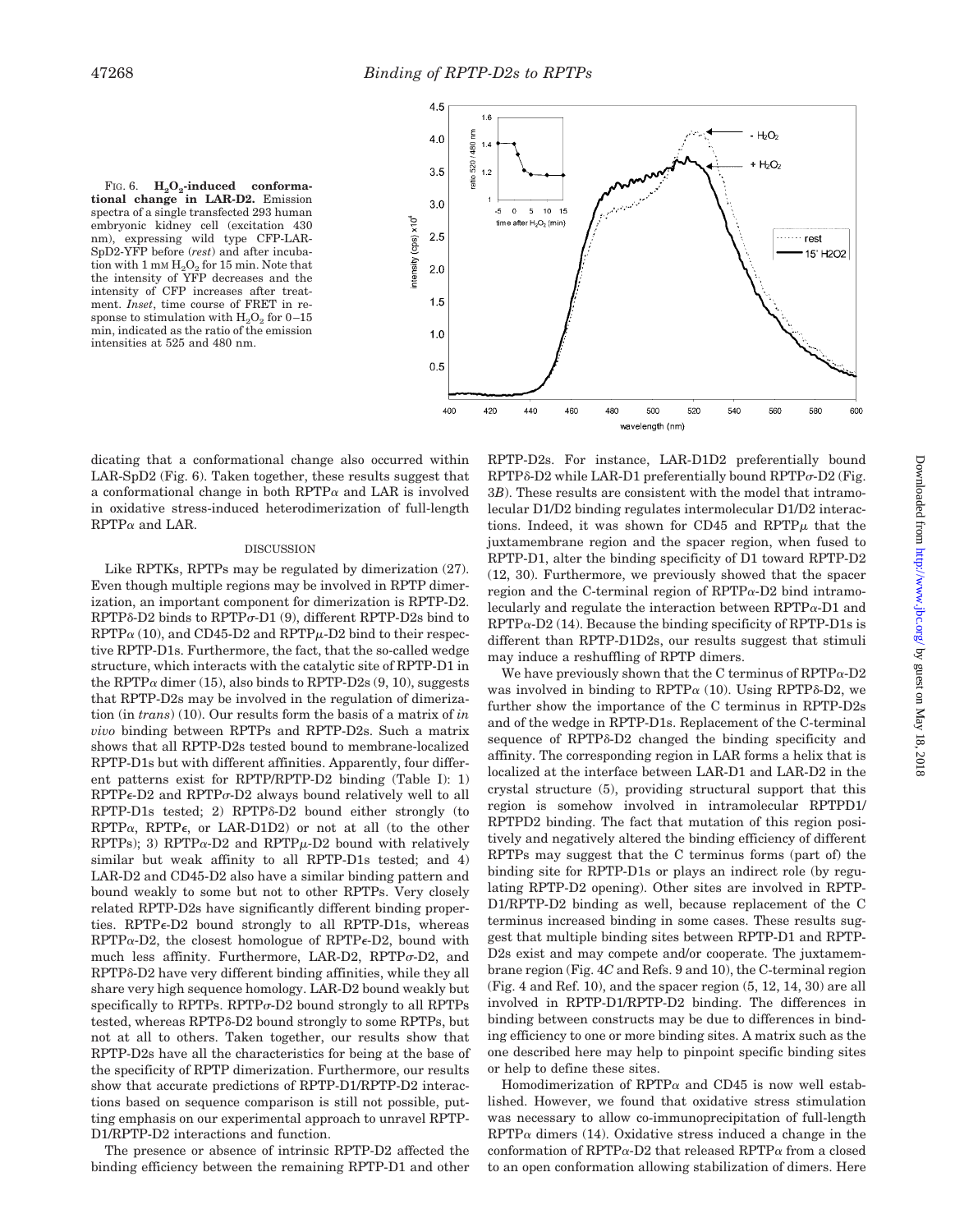we show that oxidative stress induced formation of heterodimers between full-length  $RPTP\alpha$  and LAR as well. Using FRET, we demonstrated that oxidative stress induced a conformational change in LAR-D2 as well, albeit to a lesser extent than in RPTP $\alpha$ -D2. Although this was the first time that fulllength RPTP heterodimers were detected, cross-talk between RPTPs has been proposed before. Importantly, several elaborate studies on *Drosophila* axon pathfinding clearly indicate functional cooperation and competition between RPTPs (28, 29). Although these studies only show genetic interactions, it is now tempting to speculate that cross-talk between *Drosophila* RPTPs may be mediated by direct, stimulation-dependent heterodimerization.

A burning question that remains is: what is the effect of RPTP-D2 on RPTP-D1 activity? RPTPδ-D2 binding inhibits  $RPTP\sigma$ -D1 (9), and  $RPTP\mu$ -D2 binding decreases  $RPTP\mu$ -D1 catalytic activity (12, 13). In contrast, the presence of CD45-D2 fused to CD45-D1 led to an increase in total PTP catalytic activity, presumably due to an increase in monomerization (11). Furthermore, *in vitro* no changes in  $\text{RPTP}\alpha$ -D1 activity were detected after addition of  $RPTP_{\alpha}$ -D2 (data not shown). Taken together, these results suggest that the effect of RPTP-D2s on RPTP-D1s may depend on the RPTP, or on the RPTP-D1/RPTP-D2 combination. Indeed, the strength and site(s) of the interaction may be important. Strong binding of RPTP-D2 to the wedge may lead to inactivation of RPTP-D1, whereas weak and dynamic RPTP-D2 binding to the wedge may lead to monomerization and activation of RPTP-D1. For these reasons, all RPTP-D1/RPTP-D2 combinations will need to be studied for changes in activity. However, these activity assays are technically difficult, because the stoichiometry of binding of RPTP-D1 to RPTP-D2 will influence the effect of RPTP-D2 on RPTP-D1 activity in assays *in vitro*. A much-preferred configuration would require analysis of dephosphorylation of physiological substrates in living cells, which is not feasible yet for all RPTPs.

In conclusion, our results suggest that specific and regulated heterodimerization between RPTPs occurs *in vivo*. RPTP-D2s have specific affinity for RPTP-D1s and consequently may be at the base of functional and regulatory cross-talk between RPTPs.

*Acknowledgments—*We thank Wiljan Hendriks for providing the hLAR cDNA, Ari Elson for the mRPTP $\epsilon$  cDNA, Wouter Moolenaar for the RPTP $\mu$  cDNA, and Thea van der Wijk and Jaap van Hellemond for helpful discussions.

#### REFERENCES

- 1. Hunter, T. (1995) *Cell* **80,** 225–236
- 2. Neel, B. G., and Tonks, N. K. (1997) *Curr. Opin. Cell Biol.* **9,** 193–204
- 3. den Hertog, J. (1999) *Mech. Dev.* **85,** 3–14
- 4. Wang, Y., and Pallen, C. J. (1991) *EMBO J.* **10,** 3231–3237
- 5. Nam, H. J., Poy, F., Krueger, N. X., Saito, H., and Frederick, C. A. (1999) *Cell* **97,** 449–457
- 6. Lim, K. L., Ng, C. H., and Pallen, C. J. (1999) *Biochim. Biophys. Acta* **1434,** 275–283 7. Lim, K. L., Kolatkar, P. R., Ng, K. P., Ng, C. H., and Pallen, C. J. (1998) *J. Biol.*
- *Chem.* **273,** 28986–28993
- 8. Buist, A., Zhang, Y. L., Keng, Y. F., Wu, L., Zhang, Z. Y., and den Hertog, J. (1999) *Biochemistry* **38,** 914–922
- 9. Wallace, M. J., Fladd, C., Batt, J., and Rotin, D. (1998) *Mol. Cell. Biol.* **18,** 2608–2616
- 10. Blanchetot, C., and den Hertog, J. (2000) *J. Biol. Chem.* **275,** 12446–12452
- 11. Felberg, J., and Johnson, P. (1998) *J. Biol. Chem.* **273,** 17839–17845 12. Feiken, E., van Etten, I., Gebbink, M. F., Moolenaar, W. H., and Zondag, G. C.
- (2000) *J. Biol. Chem.* **275,** 15350–15356
- 13. Aricescu, A. R., Fulga, T. A., Cismasiu, V., Goody, R. S., and Szedlacsek, S. E. (2001) *Biochem. Biophys. Res. Commun.* **280,** 319–327
- 14. Blanchetot, C., Tertoolen, L. G., and den Hertog, J. (2002) *EMBO J.* **21,** 493–503
- 15. Bilwes, A. M., den Hertog, J., Hunter, T., and Noel, J. P. (1996) *Nature* **382,** 555–559
- 16. Desai, D. M., Sap, J., Schlessinger, J., and Weiss, A. (1993) *Cell* **73,** 541–554 17. Jiang, G., den Hertog, J., Su, J., Noel, J., Sap, J., and Hunter, T. (1999) *Nature* **401,** 606–610
- 18. Jiang, G., den Hertog, J., and Hunter, T. (2000) *Mol. Cell. Biol.* **20,** 5917–5929
- 19. Majeti, R., Bilwes, A. M., Noel, J. P., Hunter, T., and Weiss, A. (1998) *Science* **279,** 88–91
- 20. Alroy, I., and Yarden, Y. (1997) *FEBS Lett.* **410,** 83–86
- 21. Riese, D. J., and Stern, D. F. (1998) *Bioessays* **20,** 41–48
- 22. den Hertog, J., and Hunter, T. (1996) *EMBO J.* **15,** 3016–3027
- 23. Sap, J., D'Eustachio, P., Givol, D., and Schlessinger, J. (1990) *Proc. Natl. Acad. Sci. U. S. A.* **87,** 6112–6116
- 24. Miyawaki, A., Griesbeck, O., Heim, R., and Tsien, R. Y. (1999) *Proc. Natl. Acad. Sci. U. S. A.* **96,** 2135–2140
- 25. Serra-Pages, C., Saito, H., and Streuli, M. (1994) *J. Biol. Chem.* **269,** 23632–23641
- 26. Tertoolen, L. G., Blanchetot, C., Jiang, G., Overvoorde, J., Gadella, T. W. J., Hunter, T., and den Hertog, J. (2002) *BMC. Cell Biol.* **2,** 8
- 27. Weiss, A., and Schlessinger, J. (1998) *Cell* **94,** 277–280
- 28. Desai, C. J., Krueger, N. X., Saito, H., and Zinn, K. (1997) *Development* **124,** 1941–1952
- 29. Sun, Q., Schindelholz, B., Knirr, M., Schmid, A., and Zinn, K. (2001) *Mol. Cell. Neurosci.* **17,** 274–291
- 30. Hayami-Noumi, K., Tsuchiya, T., Moriyama, Y., and Noumi, T. (2000) *FEBS Lett.* **468,** 68–72